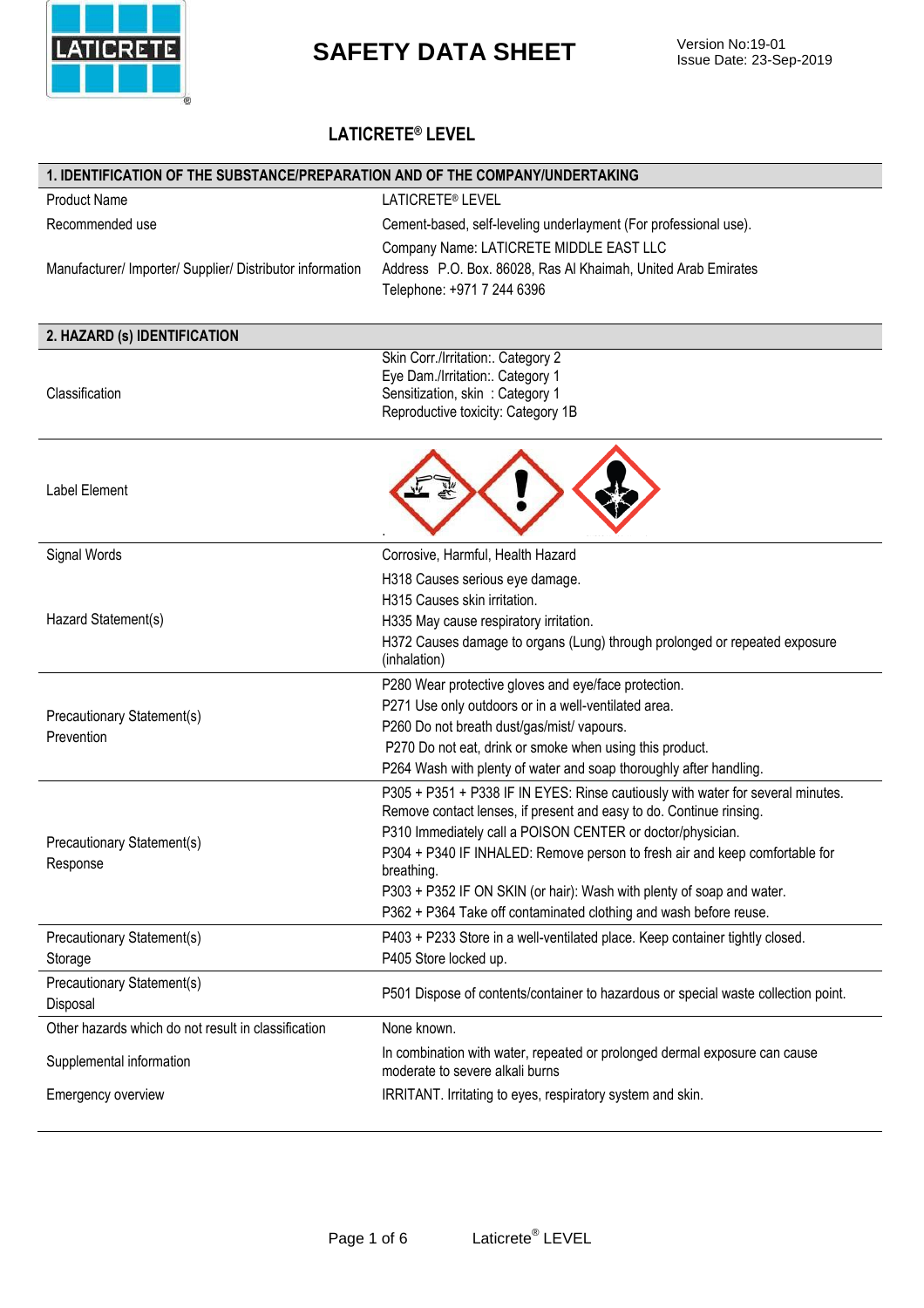

#### **3. COMPOSITION/INFORMATION ON INGREDIENTS**

| Name                            | CAS No     | Content (% by wt) |
|---------------------------------|------------|-------------------|
| <b>Ordinary Portland Cement</b> | 65997-15-1 | $10 - 30$         |
| Calcium Aluminate Cement        | 65997-16-2 | $2 - 10$          |
| Silica Sand                     | 14808-60-7 | 45-60             |
| Lithium Carbonate               | 554-13-2   | $0.05 - 0.25$     |

| <b>4. FIRST-AID MEASURES</b>                 |                                                                                                                                                                                                                                                                                        |
|----------------------------------------------|----------------------------------------------------------------------------------------------------------------------------------------------------------------------------------------------------------------------------------------------------------------------------------------|
| Inhalation                                   | Remove victim to fresh air and keep at rest in a position comfortable for breathing. Get<br>medical attention if any discomfort continues                                                                                                                                              |
| Skin contact                                 | Take off immediately all contaminated clothing. Chemical burns must be treated by a<br>physician. Wash contaminated clothing before reuse. Get medical attention<br>immediately                                                                                                        |
| Eye contact                                  | Immediately flush eyes with plenty of water for at least 15 minutes. Remove contact<br>lenses, if present and easy to do. Continue rinsing. Get medical attention immediately                                                                                                          |
| Ingestion                                    | Rinse mouth. Do not induce vomiting. If vomiting occurs, keep head low so that<br>stomach content doesn't get into the lungs. Get medical attention if any discomfort<br>continues.                                                                                                    |
| Personal protection for first-aid responders | Ensure that medical personnel are aware of the material(s) involved, and take<br>precautions to protect themselves                                                                                                                                                                     |
| Symptoms caused by exposure                  | Ensure that medical personnel are aware of the material(s) involved, and take<br>precautions to protect themselves.                                                                                                                                                                    |
|                                              | Rash. Corrosive effects. Symptoms may include stinging, tearing, redness, swelling,<br>and blurred vision. Permanent eye damage including blindness could result.                                                                                                                      |
| Medical attention and special treatment      | Provide general supportive measures and treat symptomatically. Symptoms may be<br>delayed. Chemical burns: Flush with water immediately. While flushing, remove<br>clothes which do not adhere to affected area. Call an ambulance. Continue flushing<br>during transport to hospital. |

#### **5. FIRE-FIGHTING MEASURES**

| Extinguishing media                                               |                                                                                                                                                                                                                                                                                                      |
|-------------------------------------------------------------------|------------------------------------------------------------------------------------------------------------------------------------------------------------------------------------------------------------------------------------------------------------------------------------------------------|
| Suitable extinguishing media                                      | Alcohol resistant foam. Water fog. Dry chemical powder. Carbon dioxide $(CO_2)$ .                                                                                                                                                                                                                    |
| Unsuitable extinguishing media                                    | Do not use water jet as an extinguisher, as this will spread the fire                                                                                                                                                                                                                                |
| Specific hazards arising from the chemical                        | Hazards during fire-fighting: carbon monoxide, carbon dioxide, harmful vapours<br>Evolution of fumes/fog. The substances/groups of substances mentioned can be<br>released in case of fire. Product is not combustible or explosive.                                                                 |
| Special protective equipment and precautions for fire<br>fighters | Self-contained breathing apparatus and full protective clothing must be worn in case<br>of fire.                                                                                                                                                                                                     |
| Firefighting equipment/instructions                               | Product itself is non-combustible; fire extinguishing method of surrounding areas must<br>be considered. The degree of risk is governed by the burning substance and the fire<br>conditions. Dispose of fire debris and contaminated extinguishing water in accordance<br>with official regulations. |
| General fire hazards                                              |                                                                                                                                                                                                                                                                                                      |

#### **6.ACCIDENTAL RELEASE MEASURES**

Personal precautions, protective equipment and emergency procedures

For non-emergency personnel

Keep unnecessary personnel away. Keep people away from and upwind of spill/leak. Wear appropriate protective equipment and clothing during clean-up. Ensure adequate ventilation. Local authorities should be advised if significant spillages cannot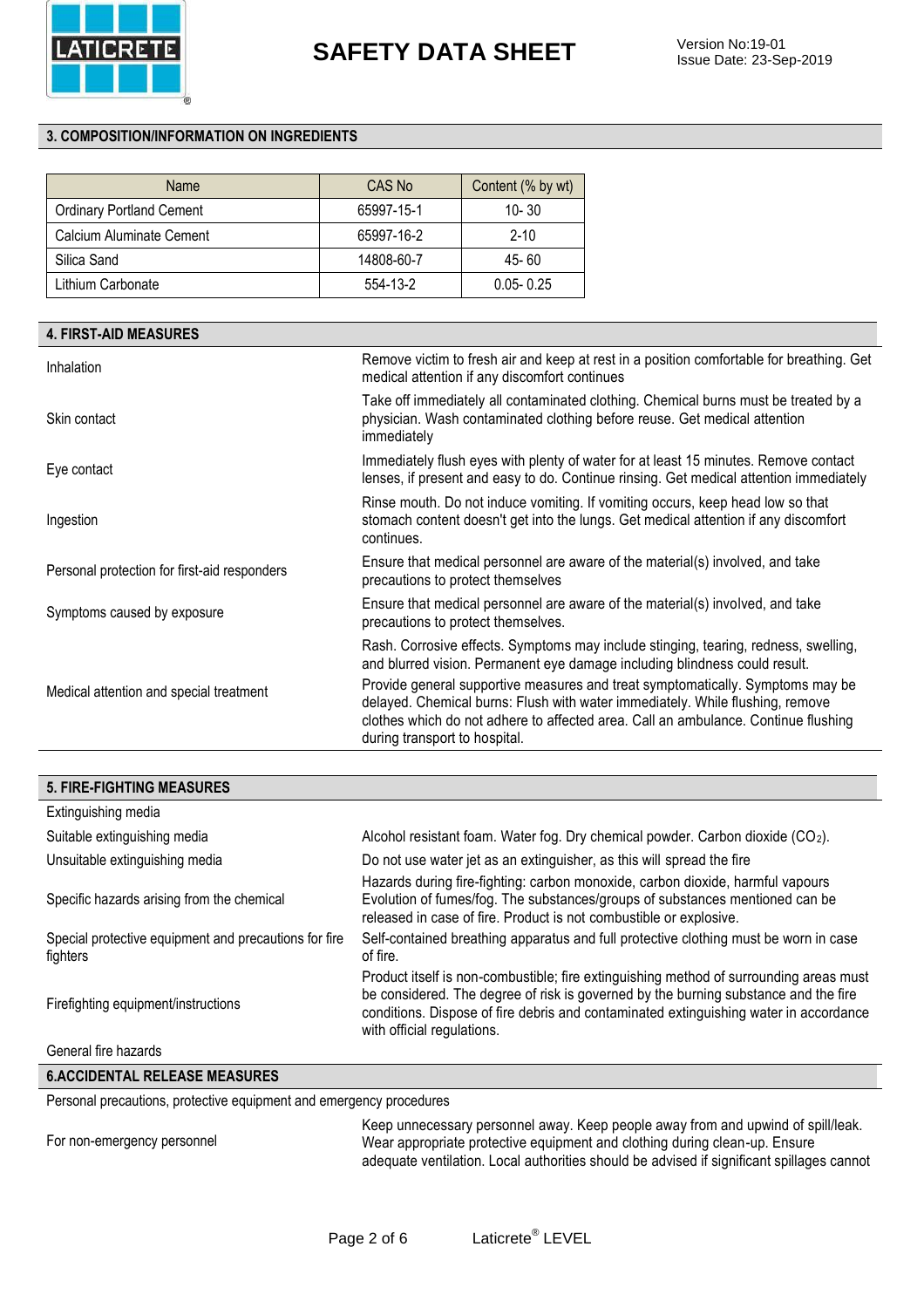

Issue Date: 23-Sep-2019

|                                                    | be contained.                                                                                                                                                                                                                                                                                                                  |
|----------------------------------------------------|--------------------------------------------------------------------------------------------------------------------------------------------------------------------------------------------------------------------------------------------------------------------------------------------------------------------------------|
| For emergency responders                           | wearing appropriate protective clothing.                                                                                                                                                                                                                                                                                       |
| Environmental precautions                          | Avoid release to the environment. Do not discharge into drains, water courses or onto<br>the ground. Environmental manager must be informed of all major releases                                                                                                                                                              |
| Methods and materials for containment and cleaning | Large Spills: Pick up with suitable appliance and dispose of. Pack in tightly closed<br>containers for disposal                                                                                                                                                                                                                |
| up                                                 | Small Spills: Pick up with suitable appliance and dispose off.                                                                                                                                                                                                                                                                 |
| Other issues relating to spills and releases       | Never return spills in original containers for re-use. For waste disposal, see Section 13<br>of the SDS. Clean up in accordance with all applicable regulations.                                                                                                                                                               |
|                                                    |                                                                                                                                                                                                                                                                                                                                |
| 7. HANDLING AND STORAGE                            |                                                                                                                                                                                                                                                                                                                                |
| Precautions for safe handling                      | Avoid dust formation. The Cement contained in this product reacts alkaline when in<br>contact with water or humidity. This may cause severe irritation of skin or mucous<br>membranes. The humidity of the skin or mucous membranes is enough for this reaction.                                                               |
|                                                    | Prolonged direct contact to the dry product should be avoided therefore. Avoid inhalation<br>of dusts. Avoid skin contact. Pour downwind and allow as little free fall as possible while<br>emptying bags into equipment. Breathing must be protected when large quantities are<br>decanted without local exhaust ventilation. |

dry place.

oxidants. Segregate from foods and animal feeds.

Suitable materials for containers: High density polyethylene (HDPE)

Further information on storage conditions: Containers should be stored tightly sealed in a

Conditions for safe storage, including any incompatibilities

| 8. EXPOSURE CONTROLS/PERSONAL PROTECTION                                        |                                                                                                                                                                                                                                                                                                                                                                                                                                                                                                                                                                                                                                                                                                                                                                                                                        |  |
|---------------------------------------------------------------------------------|------------------------------------------------------------------------------------------------------------------------------------------------------------------------------------------------------------------------------------------------------------------------------------------------------------------------------------------------------------------------------------------------------------------------------------------------------------------------------------------------------------------------------------------------------------------------------------------------------------------------------------------------------------------------------------------------------------------------------------------------------------------------------------------------------------------------|--|
| Control parameters                                                              | Follow standard monitoring procedures.                                                                                                                                                                                                                                                                                                                                                                                                                                                                                                                                                                                                                                                                                                                                                                                 |  |
| Occupational exposure limits                                                    | Calcium sulfate dihydrate: Respirable dust 5 mg/m <sup>3</sup> PEL<br>Portland Cement: PEL 15 mg/m <sup>3</sup> Respirable fraction; PEL 5 mg/m3<br>Silica Sand: OSHA PEL TWA value 2.4 millions of particles per cubic foot of air<br>Respirable; The exposure limit is calculated from the equation, 250/(%SiO2+5),<br>using a value of 100% SiO2. Lower percentages of SiO2 will yield higher exposure<br>limits. TWA value 0.1 mg/m3 Respirable; The exposure limit is calculated from the<br>equation, 10/(%SiO2+2), using a value of 100% SiO2. Lower percentages of SiO2 will<br>yield higher exposure limits. TWA value 0.3 mg/m3 Total dust; The exposure limit<br>is calculated from the equation, 30/(%SiO2+2), using a value of 100% SiO2. Lower<br>percentages of SiO2 will yield higher exposure limits. |  |
| <b>Biological limit values</b>                                                  | No biological exposure limits noted for the ingredient(s).                                                                                                                                                                                                                                                                                                                                                                                                                                                                                                                                                                                                                                                                                                                                                             |  |
| Appropriate engineering controls                                                | Good general ventilation (typically 10 air changes per hour) should be used.<br>Ventilation rates should be matched to conditions. If applicable, use process<br>enclosures, local exhaust ventilation, or other engineering controls to maintain<br>airborne levels below recommended exposure limits. If exposure limits have not<br>been established, maintain airborne levels to an acceptable level. Provide<br>eyewash station.                                                                                                                                                                                                                                                                                                                                                                                  |  |
| Individual protection measures, for example personal protective equipment (PPE) |                                                                                                                                                                                                                                                                                                                                                                                                                                                                                                                                                                                                                                                                                                                                                                                                                        |  |
| Eye/face protection                                                             | Wear safety glasses with side shields<br>(or goggles). Face-shield. Wear a full-<br>face respirator, if needed                                                                                                                                                                                                                                                                                                                                                                                                                                                                                                                                                                                                                                                                                                         |  |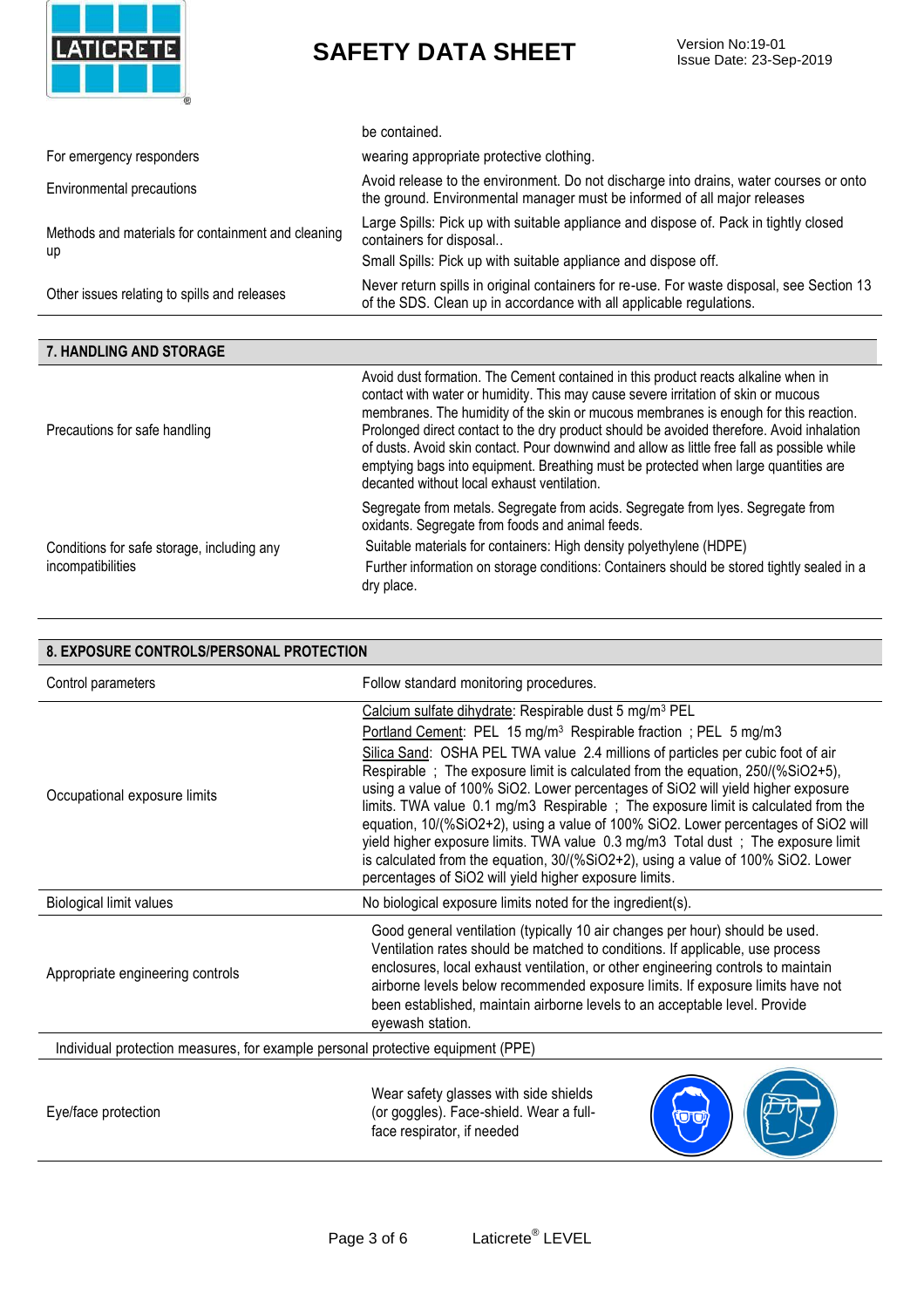

Issue Date: 23-Sep-2019

| Skin protection Hand protection | Wear appropriate chemical resistant<br>gloves.                                                                                                                                                                             |
|---------------------------------|----------------------------------------------------------------------------------------------------------------------------------------------------------------------------------------------------------------------------|
| <b>Others</b>                   | Body protection must be chosen based on level of activity and exposure.                                                                                                                                                    |
| Respiratory protection          | In case of insufficient ventilation, wear suitable respiratory equipment                                                                                                                                                   |
| Hygiene measures                | Always observe good personal hygiene measures, such as washing after handling the<br>material and before eating, drinking, and/or smoking. Routinely wash work clothing<br>and protective equipment to remove contaminants |

#### **9. PHYSICAL AND CHEMICAL PROPERTIES** Appearance Powder Colour **Grey** Odour **Odorless** pH Not applicable Melting point/ freezing point Not available Initial boiling point and boiling range Not available Flash point **Not flammable** Evaporation rate **Not applicable** Not applicable Flammability (solid, gas) Not applicable Vapor pressure Not applicable Relative density 1 Solubility (water) and the soluble insoluble Auto-ignition temperature Not available

| <b>10. STABILITY AND REACTIVITY</b>        |                                                                                                                                                                                                                                                                                      |
|--------------------------------------------|--------------------------------------------------------------------------------------------------------------------------------------------------------------------------------------------------------------------------------------------------------------------------------------|
| Reactivity                                 | No hazardous reactions if stored and handled as prescribed/indicated                                                                                                                                                                                                                 |
| Chemical stability                         | Material is stable under normal conditions                                                                                                                                                                                                                                           |
| Possibility of hazardous reactions         | The product is stable if stored and handled as prescribed/indicated. Strong bases are<br>formed on the addition of water.                                                                                                                                                            |
| Conditions to avoid                        | Avoid dust formation. Avoid humidity                                                                                                                                                                                                                                                 |
| Incompatible materials                     | Strong Bases. Strong acids.                                                                                                                                                                                                                                                          |
| Hazardous decomposition products           | No hazardous decomposition products if stored and handled as prescribed/indicated                                                                                                                                                                                                    |
|                                            |                                                                                                                                                                                                                                                                                      |
| <b>11. TOXICOLOGICAL INFORMATION</b>       |                                                                                                                                                                                                                                                                                      |
| Information on possible routes of exposure | Routes of entry for solids and liquids are ingestion and inhalation, but may include eye or<br>skin contact. Routes of entry for gases include inhalation and eye contact. Skin contact<br>may be a route of entry for liquefied gases.                                              |
| <b>Acute toxicity/ Effects</b>             | Assessment of acute toxicity: Virtually nontoxic after a single ingestion. Virtually nontoxic<br>after a single skin contact. Virtually nontoxic by inhalation. The product has not been<br>tested. The statement has been derived from the properties of the individual components. |
| Oral                                       | No applicable information available                                                                                                                                                                                                                                                  |
| Inhalation                                 | No applicable information available                                                                                                                                                                                                                                                  |
| Dermal                                     | No applicable information available                                                                                                                                                                                                                                                  |
| Assessment other acute effects             | Assessment of STOT single: Causes temporary irritation of the respiratory tract                                                                                                                                                                                                      |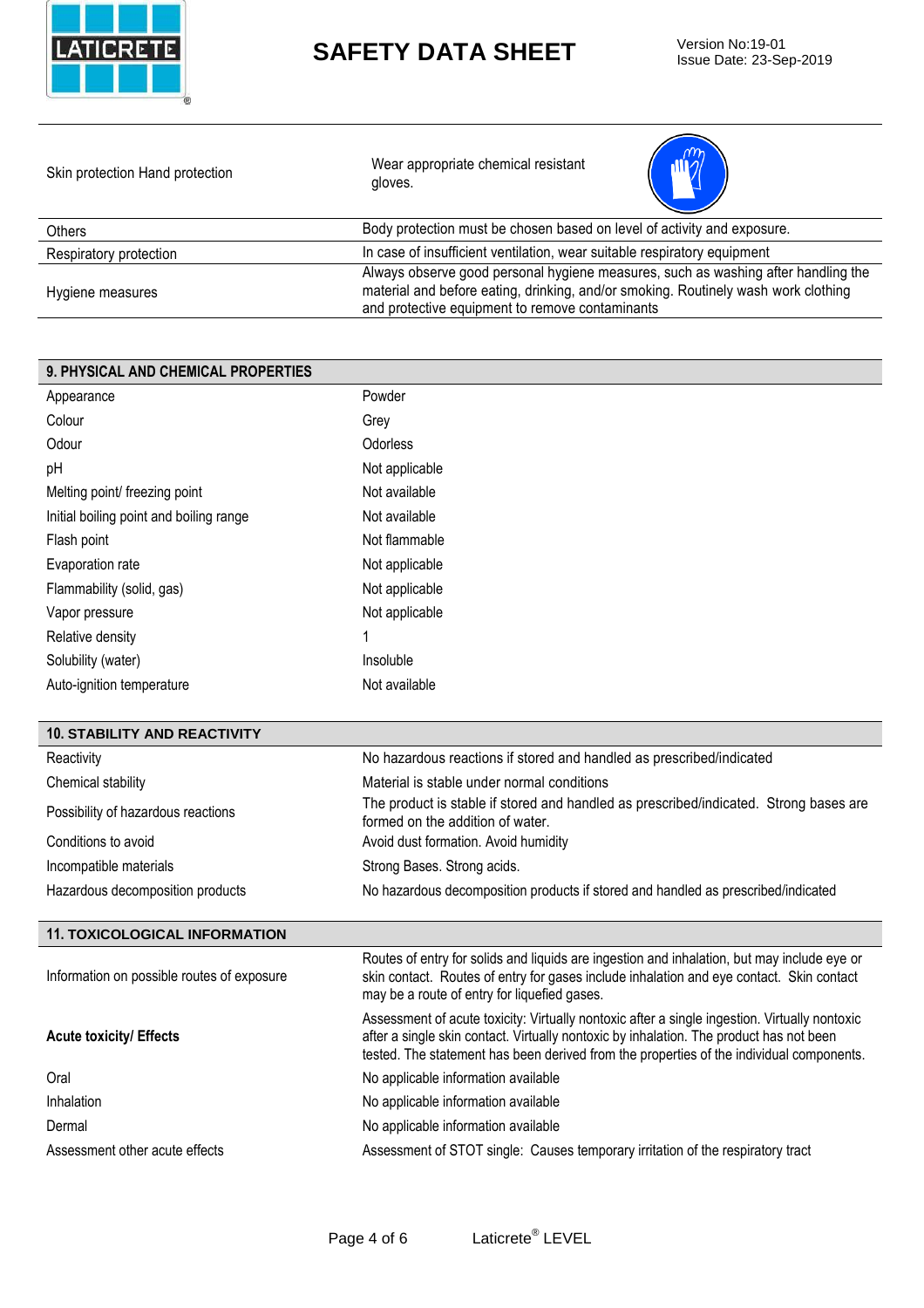

Issue Date: 23-Sep-2019

|                                   | Assessment of sensitization: Causes skin irritation.                                                                                                                                                                                                                                                              |
|-----------------------------------|-------------------------------------------------------------------------------------------------------------------------------------------------------------------------------------------------------------------------------------------------------------------------------------------------------------------|
| Sensitization                     | Lithium Carbonate:                                                                                                                                                                                                                                                                                                |
|                                   | Inhalation (LD 50 -Rat) > 2.17 mg/l, 4 hrs. Oral (LD50-Rat)-525 mg/kg                                                                                                                                                                                                                                             |
| <b>Chronic Toxicity / Effects</b> |                                                                                                                                                                                                                                                                                                                   |
| Carcinogenicity                   | Assessment of carcinogenicity: The chemical structure does not suggest a specific alert<br>for such an effect. Based on available Data, the classification criteria are not met.                                                                                                                                  |
| Repeated dose toxicity            | Assessment of repeated dose toxicity: This product contains crystalline silica (quartz).<br>Prolonged or repeated inhalation of respirable crystalline silica may result in silicosis.                                                                                                                            |
| Genetic toxicity                  | Assessment of mutagenicity: The chemical structure does not suggest a specific alert<br>for such an effect. Based on available Data, the classification criteria are not met                                                                                                                                      |
| Reproductive toxicity             | Assessment of reproduction toxicity: The chemical structure does not suggest a<br>specific alert for such an effect. Based on available Data, the classification criteria are<br>not met.                                                                                                                         |
| Teratogenicity                    | Assessment of teratogenicity: The chemical structure does not suggest a specific alert<br>for such an effect. Based on available Data, the classification criteria are not met.                                                                                                                                   |
| Other Information                 | Based on our experience and the information available, no adverse health effects are<br>expected if handled as recommended with suitable precautions for designated uses.<br>The product has not been tested. The statements on toxicology have been derived<br>from the properties of the individual components. |

| <b>12. ECOLOGICAL INFORMATION</b> |                                                                                                                                                                                                                                                                                                |
|-----------------------------------|------------------------------------------------------------------------------------------------------------------------------------------------------------------------------------------------------------------------------------------------------------------------------------------------|
| Aquatic-toxicity                  | There is a high probability that the product is not acutely harmful to aquatic organisms.                                                                                                                                                                                                      |
|                                   | The product gives rise to pH shifts.                                                                                                                                                                                                                                                           |
| Aquatic                           | Calcium sulfate dihydrate (CAS 13397-24-5) Aquatic LC50Fish > 1970 mg/l, 96 hours<br>Fathead minnow (Pimephales promelas)                                                                                                                                                                      |
|                                   | Lithium Carbonate (CAS 554-13-2) Aquatic LC50Fish 8.1 mg/l, 96 hours                                                                                                                                                                                                                           |
| Persistence and degradability     | Assessment biodegradation and elimination (H2O) Inorganic product which cannot be<br>eliminated from water by biological purification processes. The product is slightly soluble in<br>water. It can be largely eliminated from the water by abiotic processes, e.g. mechanical<br>separation. |
| Bioaccumulative potential         | The product will not be readily bioavailable due to its consistency and insolubility in water.                                                                                                                                                                                                 |
| Mobility in soil                  | The substance will not evaporate into the atmosphere from the water surface. Following<br>exposure to soil, adsorption to solid soil particles is probable, therefore contamination of<br>groundwater is not expected                                                                          |
| Additional information            | Other ecotoxicological advice: Do not discharge product into the environment without<br>control. The product has not been tested. The statements on ecotoxicology have been<br>derived from the properties of the individual components.                                                       |

| <b>13. DISPOSAL CONSIDERATIONS</b> |                                                                                                                                                                                                                        |
|------------------------------------|------------------------------------------------------------------------------------------------------------------------------------------------------------------------------------------------------------------------|
| Disposal methods                   | Observe national and local legal requirements. Residues should be disposed of<br>in the same manner as the substance/product.                                                                                          |
| Residual waste                     | Dispose of in accordance with local regulations. Empty containers or liners<br>may retain some product residues. This material and its container must be<br>disposed of in a safe manner (see: Disposal instructions). |
| Contaminated packaging             | Completely emptied packaging can be given for recycling.                                                                                                                                                               |
| <b>14. TRANSPORT INFORMATION</b>   |                                                                                                                                                                                                                        |

| ADG  | Not classified as a dangerous good under transport regulations |
|------|----------------------------------------------------------------|
| IMDG | Not classified as a dangerous good under transport regulations |